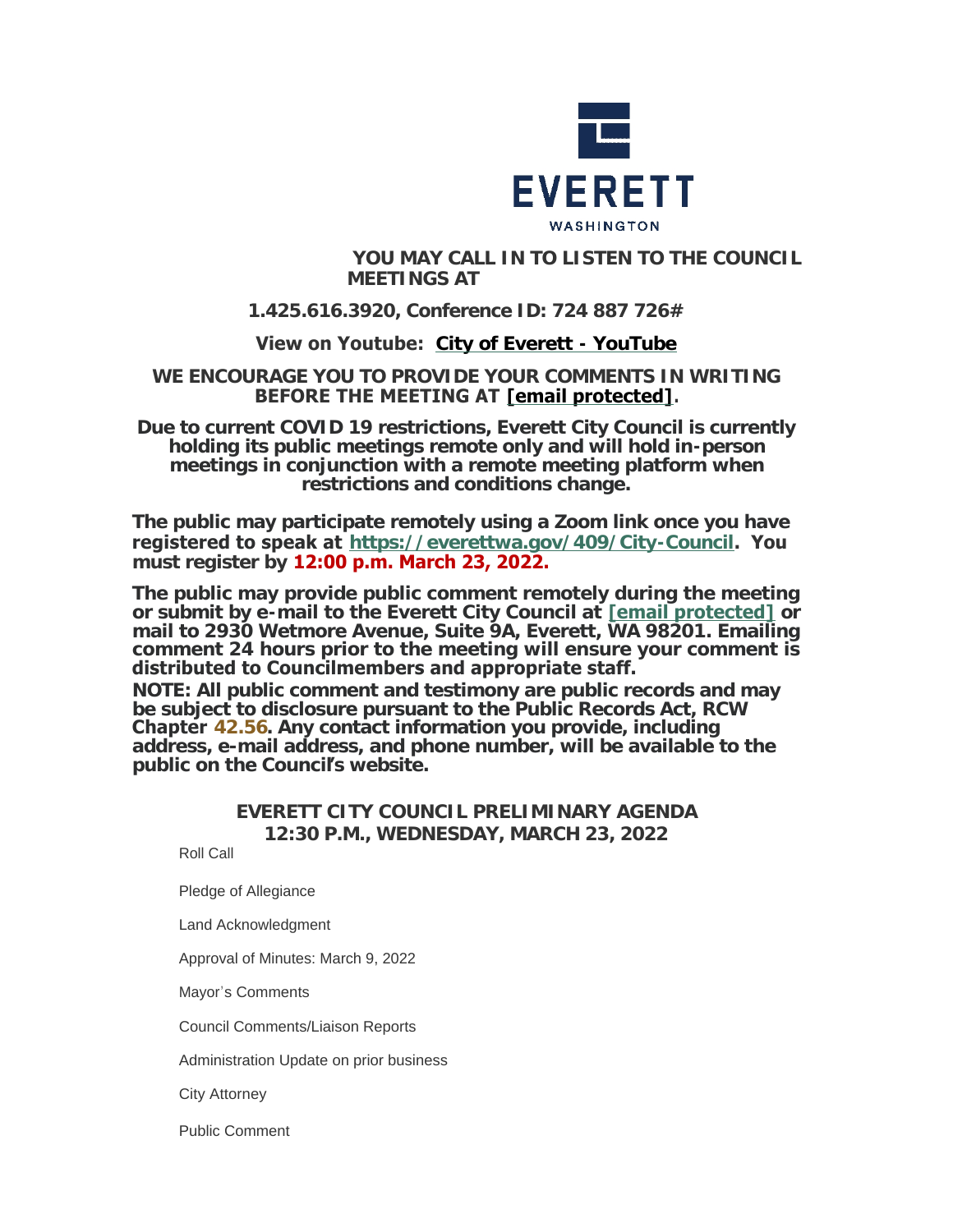CONSENT ITEMS:

(1) Adopt Resolution authorizing claims against the City of Everett in the amount of \$1,090,734.60 for the period of February 26, 2022 through March 4, 2022.

Documents:

[Res Claims Payable Feb 26, 2022 -](https://www.everettwa.gov/AgendaCenter/ViewFile/Item/13496?fileID=80065) Mar4, 2022.pdf

(2) Adopt Resolution authorizing claims against the City of Everett in the amount of \$1,471,819.86 for the period of March 5, 2022 through March 11, 2022

Documents:

[Res Claims Payable Mar 5, 2022 - Mar 11, 2022.pdf](https://www.everettwa.gov/AgendaCenter/ViewFile/Item/13497?fileID=80066)

(3) Adopt Resolution authorizing payroll claims against the City of Everett in the amount of \$4,423,482.05 for the period ending February 26, 2022.

Documents:

[2022 Resolution for Payroll Pay Period 05.pdf](https://www.everettwa.gov/AgendaCenter/ViewFile/Item/13498?fileID=80067)

(4) Adopt Resolution authorizing electronic transfer claims against the City of Everett in the amount of \$8,311,319.97 for the period of January 1, 2022 through January 31, 2022.

Documents:

[Council Resolution - EFT January.pdf](https://www.everettwa.gov/AgendaCenter/ViewFile/Item/13499?fileID=80068)

(5) Authorize Mayor to Sign Professional Services Agreement with City of Marysville and Bridgeways in Substantially the Form Provided

Documents:

[Everett-Marysville Bridgeways PSA.pdf](https://www.everettwa.gov/AgendaCenter/ViewFile/Item/13500?fileID=80069)

(6) Authorize the Mayor to sign Amendment No.2 to the Professional Services Agreement with Mackenzie to provide design services for the Everett Municipal Building – Public Works Tenant Improvement Project.

Documents:

EMB - Tenant Improvement - [PSA Amendment No.2.pdf](https://www.everettwa.gov/AgendaCenter/ViewFile/Item/13501?fileID=80070)

(7) Authorize the Mayor to sign the Local Agency A&E Professional Services Consultant Agreement with Parametrix for the completion of the I-5 & US-2 Interchange Justification Report (IJR) Planning Study in the amount of \$2,047,633.

Documents:

[I5 US2 interchange Justification Planning Study.pdf](https://www.everettwa.gov/AgendaCenter/ViewFile/Item/13502?fileID=80071)

(8) Authorize Call for Bids for the Water Main Replacement "W" Project.

Documents: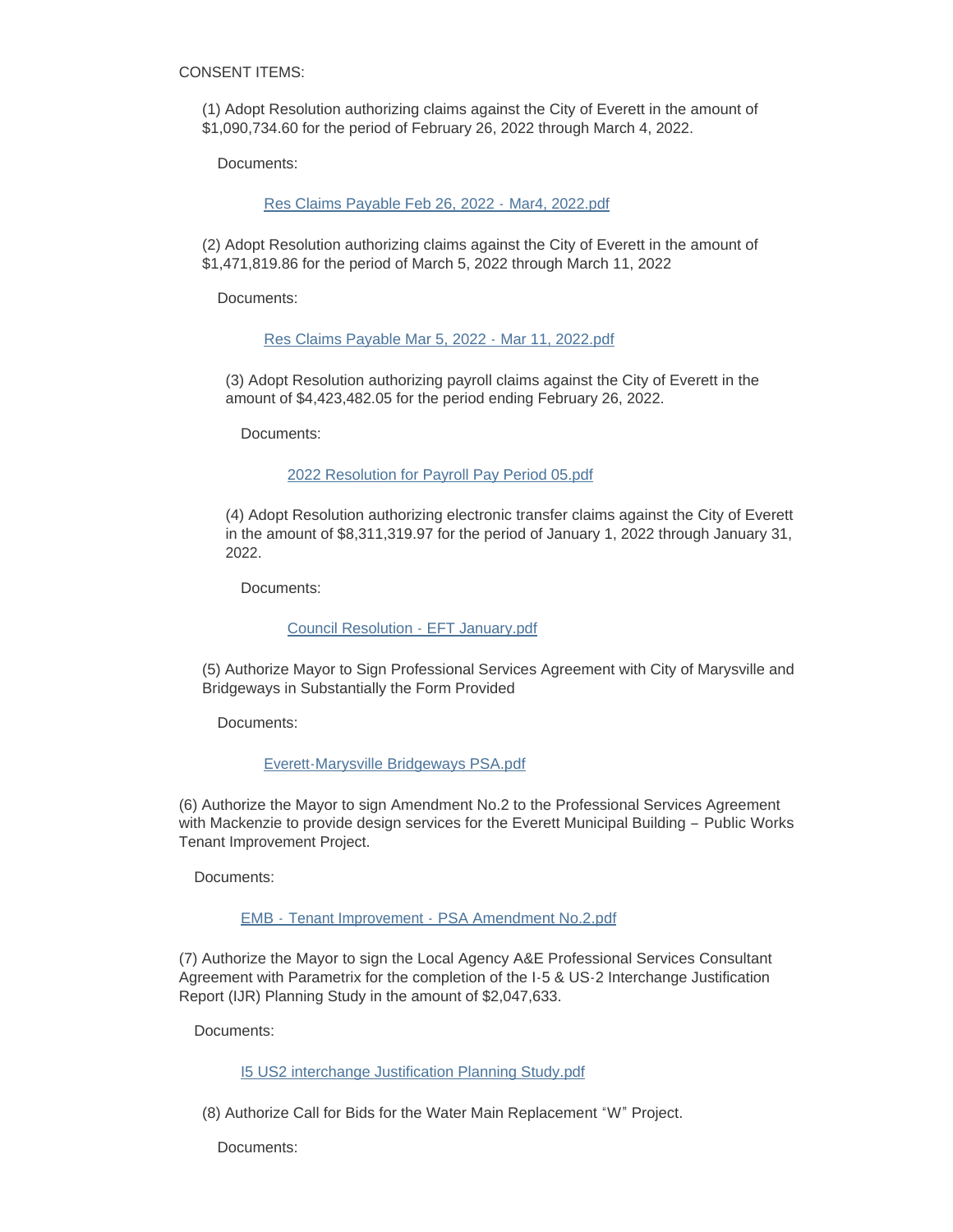#### [Call For Bids-Watermain Replacement W.pdf](https://www.everettwa.gov/AgendaCenter/ViewFile/Item/13503?fileID=80072)

(9) Authorize the Call for Bids for the Silver Lake Trail Project.

Documents:

[Silver Lake Trail Project -](https://www.everettwa.gov/AgendaCenter/ViewFile/Item/13504?fileID=80073) Call for Bids\_PDF.pdf

ACTION ITEMS:

(10) CB 2203-07 –3rd and final Reading– Adopt an Ordinance amending Ordinance No. 3804-21 entitled "Fire Station No.2 and Fire Station No.6 Additions and Alterations", Fund 342, Program 029, to increase construction funds a total of \$95,000 for the project.

Documents:

#### [CB2203-07.pdf](https://www.everettwa.gov/AgendaCenter/ViewFile/Item/13505?fileID=80074)

(11) CB 2203-08 – 3rd and final Reading– Adopt an Ordinance relating to Water Transmission Lines, amending Ordinance No. 1237-86 (as amended).

Documents:

[CB 2203-08.pdf](https://www.everettwa.gov/AgendaCenter/ViewFile/Item/13506?fileID=80075)

COUNCIL BRIEFING AGENDA: (These items come before the City Council serving as a Council Committee of the Whole and are likely to be scheduled at a future meeting.)

(12) CB 2203-09 – 1st Reading - Adopt an Ordinance creating a Special Improvement Project entitled "41st Street to Rucker Avenue Corridor Phase 2" Fund 303, Program 123 and repealing Ordinance No. 3836-21. (3rd and final Reading on 4-6-22).

Documents:

#### [CB 2203-09 41st St to Rucker Ave Cooridor Phase 2.pdf](https://www.everettwa.gov/AgendaCenter/ViewFile/Item/13507?fileID=80076)

(13) CB 2203-10 – 1st Reading - Adopt an Ordinance creating a Special Improvement Project entitled "WFP Phase 2 Capital Upgrades" Fund 336, Program 021. (3rd and final Reading on 4-6-22).

Documents:

[CB 2203-10 WFP Phase 2 Capital Upgrades-PDF.docx.pdf](https://www.everettwa.gov/AgendaCenter/ViewFile/Item/13508?fileID=80077)

(14) Adopt Resolution approving the City of Everett 2022 Surface Water Comprehensive Plan (Action on 3-30-22).

Documents:

[2022 Surface Water Comp Plan Update Resolution.pdf](https://www.everettwa.gov/AgendaCenter/ViewFile/Item/13509?fileID=80078) [2022 Surface Water Comp Plan Council briefing.pdf](https://www.everettwa.gov/AgendaCenter/ViewFile/Item/13509?fileID=80082)

(15) review Draft Resolution establishing the City Council Rules of Procedure for the conduct of Council and repealing Resolution No. 7719. (Action on 3-30-22).

Documents: